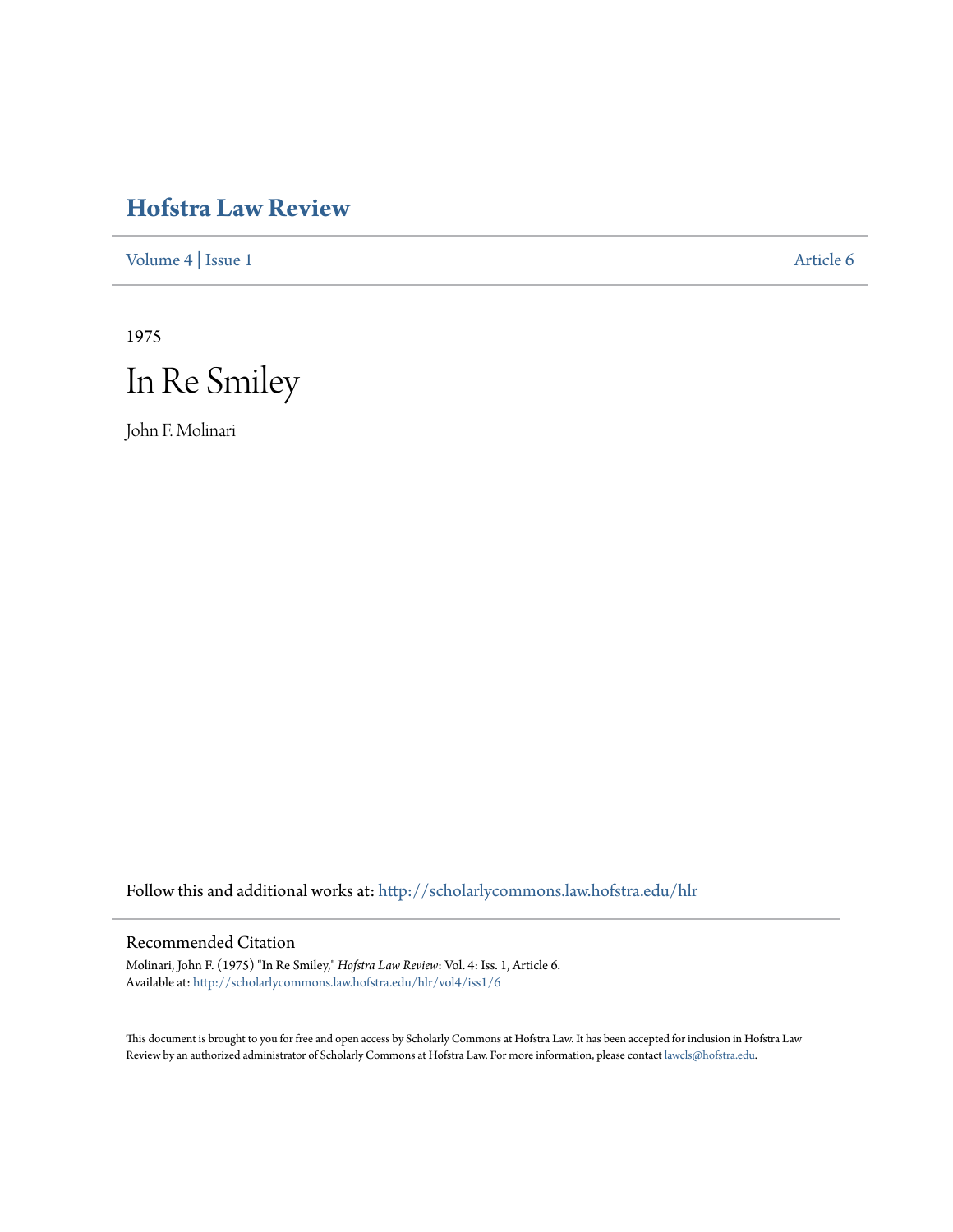# *IN RE* SMILEY

CONSTITUTIONAL LAw-Due Process *Right to Counsel-Indigents do not have the right to appointed counsel in matrimonial actions.* 36 N.Y.2d 433, 330 N.E.2d 53, 369 N.Y.S.2d 87 (1975).

The right to be heard would be, in many cases, of little avail if it did not comprehend the right to be heard by counsel.'

Must an indigent in a matrimonial action be provided with counsel in order to have an effective opportunity to be heard as required by the due process clause of the fourteenth amendment? The New York State Court of Appeals, in *In re Smiley,2* has answered in the negative. This decision will operate to dramatically limit the opportunities of poor people to participate meaningfully in civil litigation.

The appellants in this case, Rhoda Smiley and Betty Monroe, were originally represented by Cornell Legal Aid. Legal Aid, however, moved for permission to withdraw as counsel because of conflicts of interest.3 The trial court permitted the appellants to proceed as poor persons under section 1102(a) of the New York Civil Procedure Law and Rules,<sup>4</sup> appointed legal counsel, and directed that counsel be paid by the county. Upon an appeal brought by the county, the appellate division reversed, and held that although the appellees had an absolute right to counsel, the trial court was without authority to require the county to provide compensation.5 In reviewing this case, the court of appeals thus had to resolve two distinct, but related issues. First, is there a constitutional right to counsel in a matrimonial action? Second, if there is such a right, does a court have the power to direct that money be paid from the public treasury to assure such representation?

Criminal defendants charged with conduct which might lead to a jail sentence have a judicially recognized right to counsel.<sup>6</sup> This right arises long before trial<sup>7</sup> and continues through to parole

4. N.Y.C.P.L.R. § 1102(a) (McKinney 1963).

<sup>1.</sup> Powell v. Alabama, 287 U.S. 45, 68-69 (1932).

<sup>2. 36</sup> N.Y.2d 433, 330 N.E.2d 53, 369 N.Y.S.2d 87 (1975).

<sup>3.</sup> In addition to the appellants, Cornell Legal Aid represented parties who were either co-respondents or major witnesses in the action. *In re* Smiley, 36 N.Y.2d 433, 446, 330 N.E.2d 53, 61, 369 N.Y.S.2d 87, 98 (1975) (Fuchsberg, J., dissenting).

<sup>5.</sup> *In re* Smiley, 45 App. Div. 2d 785, 356 N.Y.S.2d 733 (3d Dep't 1974).

<sup>6.</sup> Argersinger v. Hamlin, 407 U.S. 25 (1972).

<sup>7.</sup> Miranda v. Arizona, 384 U.S. 436 (1966).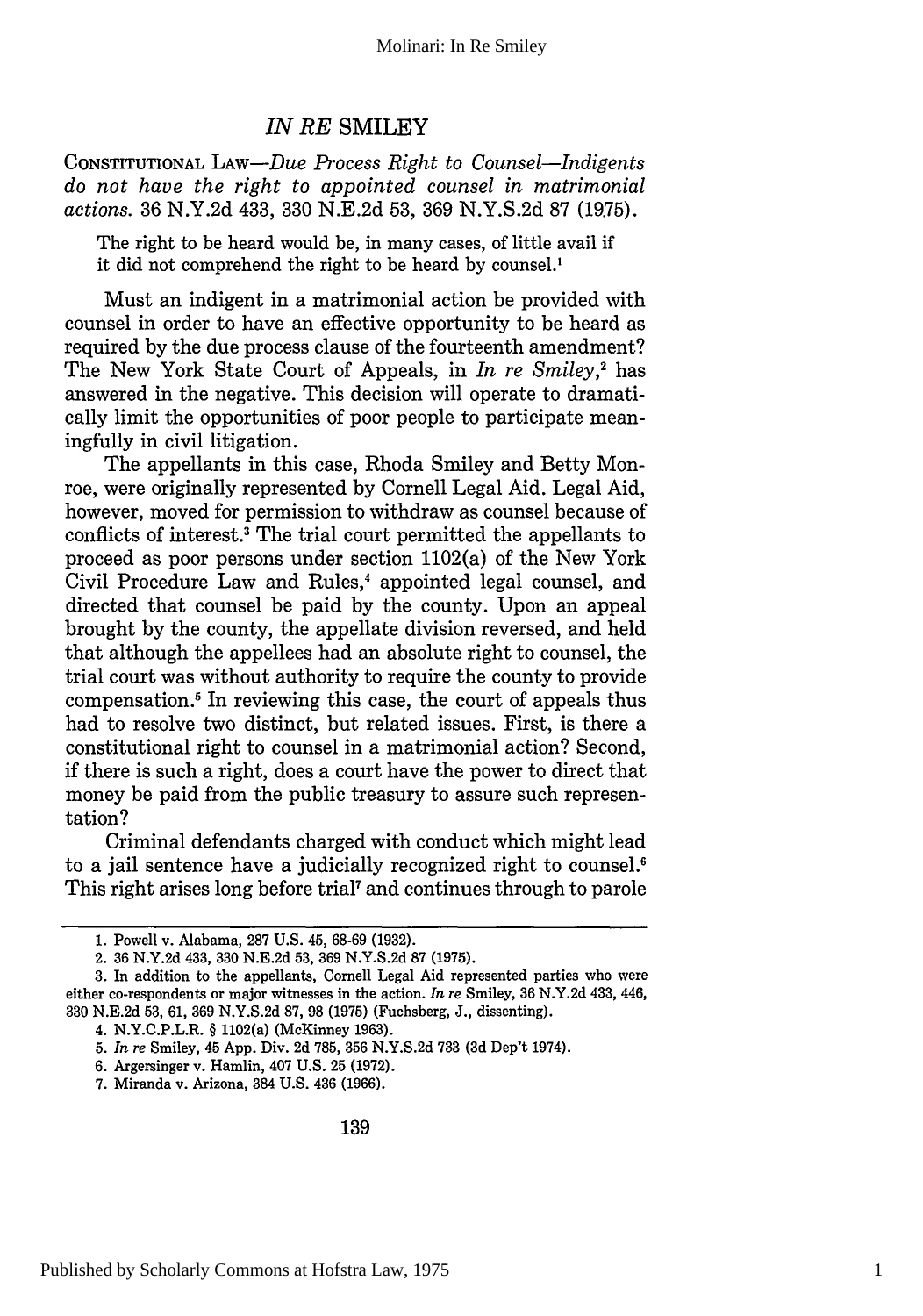revocation hearings.' Although a civil litigant often stands to lose as much or more than a criminal defendant, the right to counsel has historically been found to be inapplicable where the court action did not contemplate the imposition of criminal sanctions.<sup>9</sup> An indigent might have been required to appear before a tribunal which would resolve disputes concerning his or her basic rights relating to homeland,<sup>10</sup> the custody of a child,<sup>11</sup> or the disposition of property'2 without the advice of one trained in the craft of safeguarding such rights-an attorney.

Apparent in recent cases, however, is a growing concern for the indigent's right to counsel in quasi-criminal and civil proceedings.'3 Certain jurisdictions have declared that indigents have a right to appointed counsel in both civil contempt<sup>14</sup> and civil commitment'5 proceedings. Other courts have held that parents have a right to counsel in custody,<sup>16</sup> dependency,<sup>17</sup> and neglect<sup>18</sup> hearings. Moreover, the United States Supreme Court, in a series of decisons that parallel the genesis of the right to counsel in criminal cases,<sup>19</sup> has given every indication that a constitutional man-

**8.** Mempa v. Rhay, **389 U.S. 128** (1967).

*9. See generally* Comment, *The Indigent's Right to Counsel in Civil Cases,* 76 YALE L.J. 545 (1967); Note, *The Right to Counsel in Civil Litigation,* 66 **COLUM.** L. **REV.** 1322 **(1966).**

**10.** *See, e.g.,* Japanese Immigrant Case, **189 U.S. 86 (1903);** Ungar v. Seaman, 4 F.2d **80,** 82 (8th Cir. 1924). For a good discussion of the right to counsel at various stages of deportation proceedings, see Gordon, *Right to Counsel in Immigration Proceedings, 45* MINN. L. REV. **875** (1961).

11. *See, e.g.,* People v. Dotson, 46 Cal. 2d 891, 299 P.2d 875 (1956).

12. *See, e.g.,* Sandoval v. Rattikin, 395 S.W.2d 889 (Tex. Civ. App. 1965), *cert. denied,* 385 U.S. 901 (1966).

13. *See, e.g., In re* Gault, 387 U.S. 1 (1967) (the right to counsel is applicable to juvenile delinquency hearings notwithstanding the fact that such proceedings are nominally civil in nature).

14. United States v. Sun Kung Kang, 468 F.2d 1368 (9th Cir. 1972); Otton v. Zaborac, 525 P.2d **537** (Alaska 1974).

15. Heryford v. Parker, **396** F.2d 393 (10th Cir. 1968); Lessard v. Schmidt, 349 F. Supp. 1078 (E.D. Wis. 1972), *vacated and remanded,* 414 U.S. 473 (1974), *order reissued,* 379 F. Supp. 1376 (E.D. Wis. 1974); People *ex rel.* Rogers v. Stanley, 17 N.Y.2d 256, 217 N.E.2d 636, 270 N.Y.S.2d 573 (1966); People v. Collman, 9 Ore. App. 476, 497 P.2d 1233 **(1972).**

16. Lemaster v. Oakley, 203 S.E.2d 140 (W. Va. 1974).

17. Cleaver v. Wilcox, 499 F.2d 940 (9th Cir. 1974).

18. People v. Brown, 49 Mich. App. 358, 212 N.W.2d 55 (1973); Friensz v. Caha, 190 Neb. 347, 208 N.W.2d 259 (1973); *In re* Ella B., **30** N.Y.2d 352, 285 N.E.2d 288, 334 N.Y.S.2d 133 (1972); State v. Jamison, 251 Ore. 114, 444 P.2d 15 (1968).

19. In the criminal area, the Supreme Court first ruled that an indigent could not be denied the right to be effectively heard, Powell v. Alabama, 287 U.S. 45 (1932); and subsequently held that court fees could not be used to block access to the courts, Griffin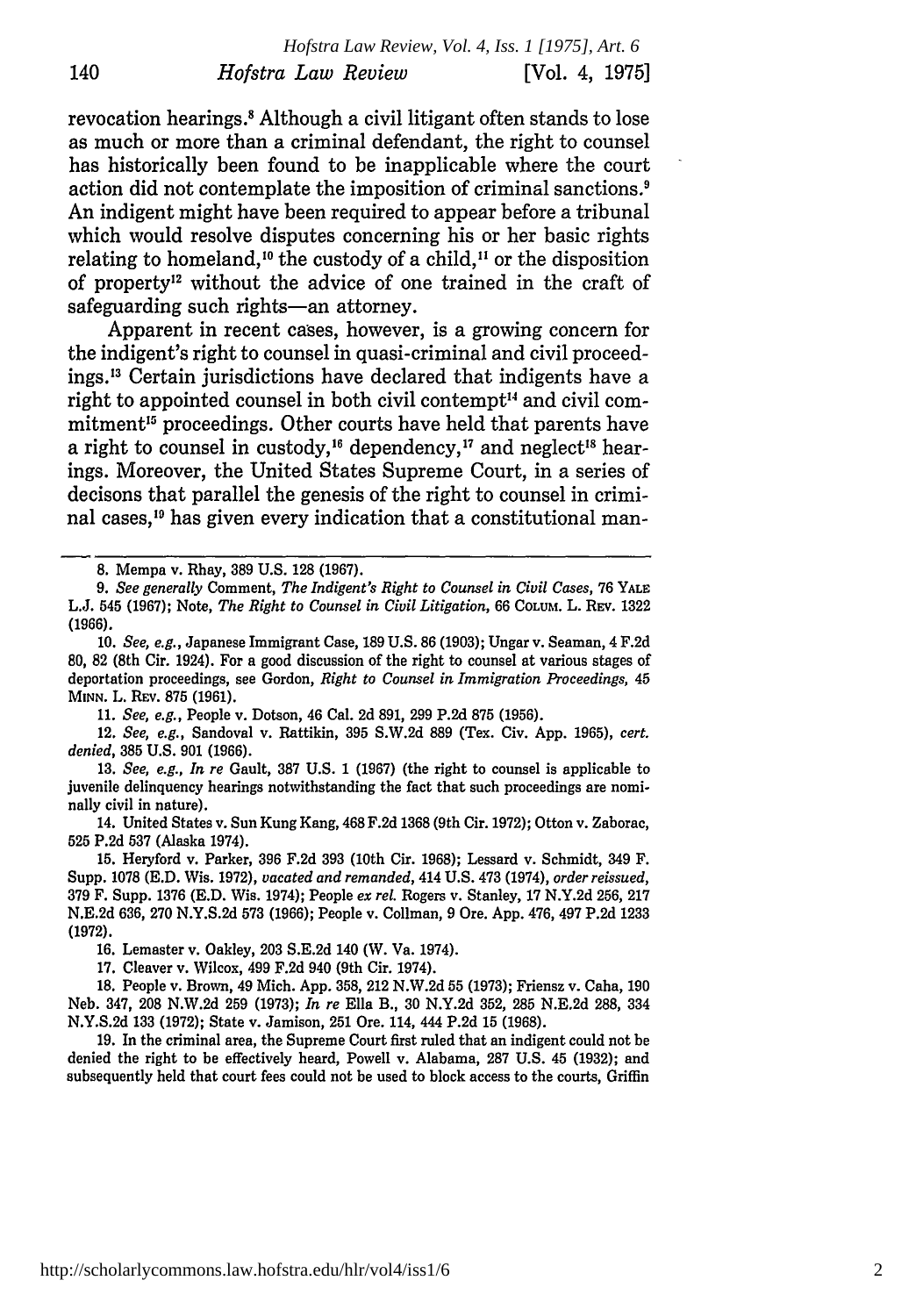date to provide counsel to indigents in matrimonial actions is not long in coming.

In *Boddie v. Connecticut*<sup>20</sup> the Supreme Court declared that if a state is to fulfill the promise of the due process clause of the fourteenth amendment, it must afford to all individuals a meaningful opportunity to be heard.21 Speaking for the majority, Justice Harlan reasoned that because of the basic position of marriage in our society, and because the state exercises a monopoly over the means of terminating this relationship, "due process prohibit[s] a state from denying access to its courts by individuals who seek judicial dissolution of their marriage because of inability to pay."<sup>22</sup> Thus, a Connecticut statute requiring payment of filing fees and costs without regard for the litigant's financial ability to make such payments, was held to be unconstitutional because it effectively precluded indigents from being able to obtain a divorce.<sup>23</sup>

The Supreme Court has also stated that once in court, due process would be denied if a civil litigant were refused the right to be heard entirely,<sup>24</sup> or denied the right to employ his or her own counsel.25 In the context of criminal cases, the Court has held that the right to be meaningfully heard includes the right to appear by counsel.<sup>26</sup> That a layman's lack of skill is no less damaging to his chances to be effectively heard in a civil action than in a criminal action has also been recognized by the Court.<sup>27</sup>

25. In Powell v. Alabama, 287 U.S. 45, 69 (1932) (dictum) the Court noted: If in any case, civil or criminal, a state or federal court were arbitrarily to refuse to hear a party by counsel, employed by and appearing for him, it reasonably may not be doubted that such a refusal would be a denial of a hearing, and, therefore, of due process in the constitutional sense.

26. Chandler v. Fretag, 348 U.S. 3, 9-10 (1954), *citing* Powell v. Alabama, 287 U.S. 45 (1932).

27. Brotherhood of R.R. Trainmen v. Virginia *ex rel* Virginia State Bar, **377** U.S. 1, 7 (1964). The Court stated that "[1laymen cannot be expected to know how to protect their rights when dealing with practiced and carefully counselled adversaries. **.. "**

For the arguments of two commentators that the average uncounselled indigent is at a greater disadvantage in a civil than in a criminal case see Botein, *Appointed Counsel for the Indigent Civil Defendant: A Constitutional Right Without a Judicial Remedy?,* 36

v. Illinois, 351 U.S. 12 (1956). The next step was the recognition of a constitutional right to appointed counsel in criminal cases, Gideon v. Wainwright, **372 U.S. 335 (1963).** 20. 401 U.S. 371 (1971).

<sup>21.</sup> *Id.* at 377.

<sup>22.</sup> *Id.* at 374.

<sup>23.</sup> *Id.* at 382.

<sup>24.</sup> Hovey v. Elliot, 167 U.S. 409 (1897).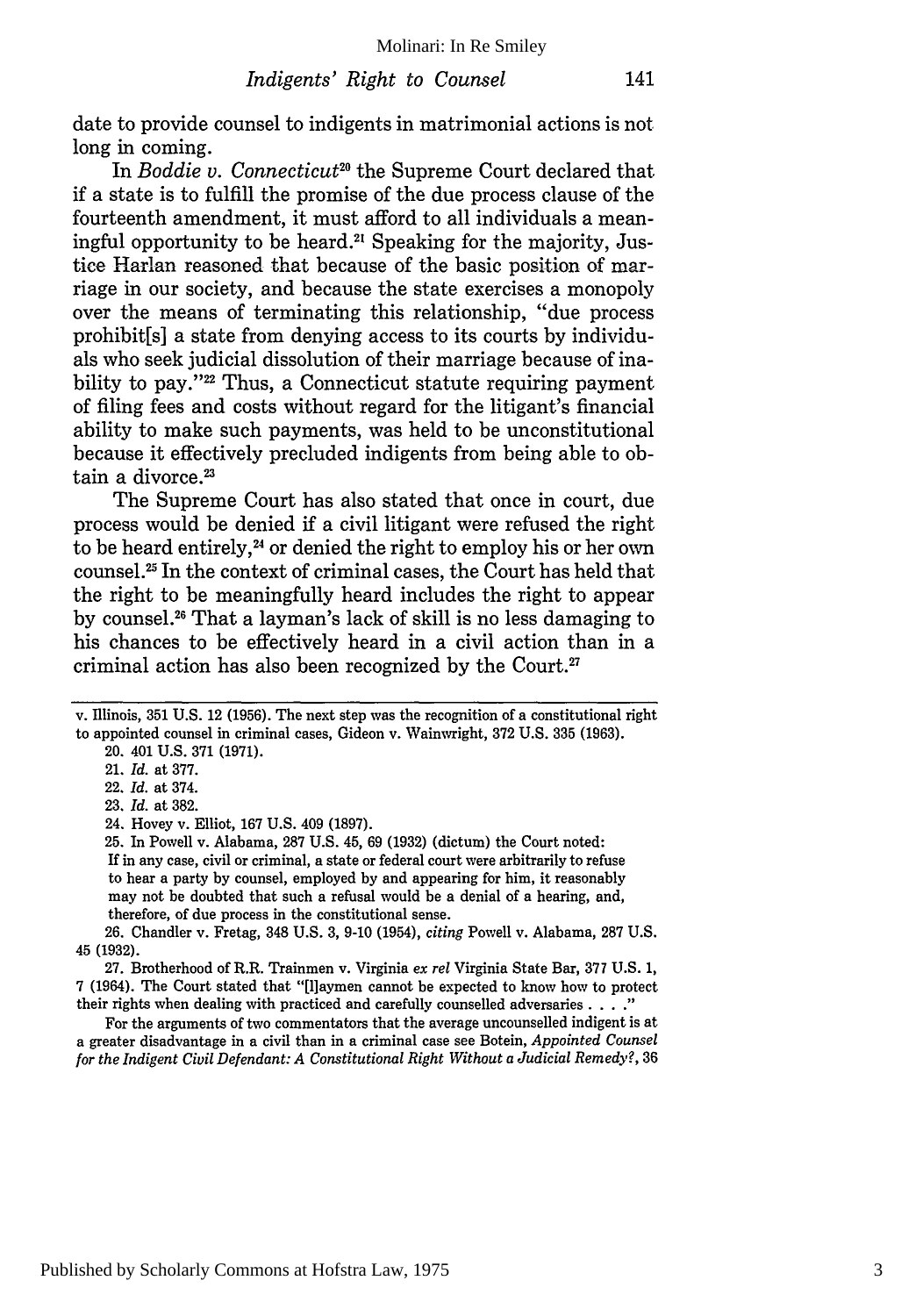# *Hofstra Law Review*

[Vol. 4, **1975]**

In *Deason v. Deason*<sup>28</sup> the New York Court of Appeals relied upon the *Boddie* rationale to conclude that poor persons can not be required to pay the costs generated by the service of notice by publication. Following the spirit of the *Deason* decision, many lower New York courts have held that indigents have a constitutional right to assigned counsel in matrimonial litigation.<sup>29</sup>

Despite such strong precedents, the *Smiley* court chose to distinguish between the right to counsel of a criminal defendant and that of a matrimonial litigant. The court acknowledged that in state prosecutions involving a potential loss of liberty, the constitutional rights to counsel and to due process of law require the appointment of a lawyer if the person so jeopardized is unable to provide one for him or herself.30 The court stated, however, that no similiar right applied in civil litigation.3 <sup>1</sup>*Boddie* and *Deason* were distinguished on the ground that they each involved payment of court fees which denied the party *access* to the legal system.<sup>32</sup> According to the court, the constitutional infirmity involved in *Boddie* and *Deason* was that the court fees precluded indigents from initially asserting their claims in a court of **law. <sup>33</sup>** While conceding that in certain types of matrimonial litigation, counsel would be essential to the full exercise of one's rights, 34 the court maintained that the assistance of a lawyer could not be interpreted as a legal precondition for access to the judicial system.<sup>35</sup>

The distinction between access to the legal system and the right to have counsel once in court as a means of defining the parameters of due process has been strongly criticized by both courts<sup>36</sup> and commentators.<sup>37</sup> The gravamen of this criticism is, as

**33.** *Id.* at 440, 330 N.E.2d at 57, 369 N.Y.S.2d at 92.

142

**35.** *Id.*

36. Bartlett v. Kitchin, 76 Misc. 2d 1087, 352 N.Y.S.2d 110 (Sup. Ct. St. Lawrence County 1973); Vanderpool v. Vanderpool, 74 Misc. 2d 122, 344 N.Y.S.2d 572 (Sup. Ct. Kings County 1973), *rev'd,* 43 App. Div. 2d 716, 350 N.Y.S.2d 435 (2d Dep't 1974).

37. Comment, *The Indigent's Right to Counsel in Civil Cases,* 76 YALE L.J. 545

BROOKLYN L. REv. 368, 370 (1970); Comment, *The Indigent's Right to Counsel in Civil Cases,* 76 **YALE** L.J. 545, 548 (1967).

<sup>28. 32</sup> N.Y.2d 93, 296 N.E.2d 229, 343 N.Y.S.2d 321 (1973).

<sup>29.</sup> *In re* Smiley, 45 App. Div. 2d 785, 356 N.Y.S.2d 733 (3d Dep't 1974); Jacox v. Jacox, 43 App. Div. 2d 716, 350 N.Y.S.2d 434 (2d Dep't 1973); Bartlett v. Kitchin, 76 Misc. 2d 1087, 352 N.Y.S.2d **110** (Sup. Ct. St. Lawrence County 1973); Vanderpool v. Vanderpool, 74 Misc. 2d 122, 344 N.Y.S.2d 572 (Sup. Ct. Kings County 1973).

<sup>30.</sup> *In re* Smiley, 36 N.Y.2d 433, 437, 330 N.E.2d 53, 55, 369 N.Y.S.2d 87, 90 (1975).

<sup>31.</sup> *Id.* at 438, 330 N.E.2d at 55, 369 N.Y.S.2d at 90.

<sup>32.</sup> *Id.* at 440, 330 N.E.2d at 56-57, 369 N.Y.S.2d at 92.

<sup>34.</sup> *Id.*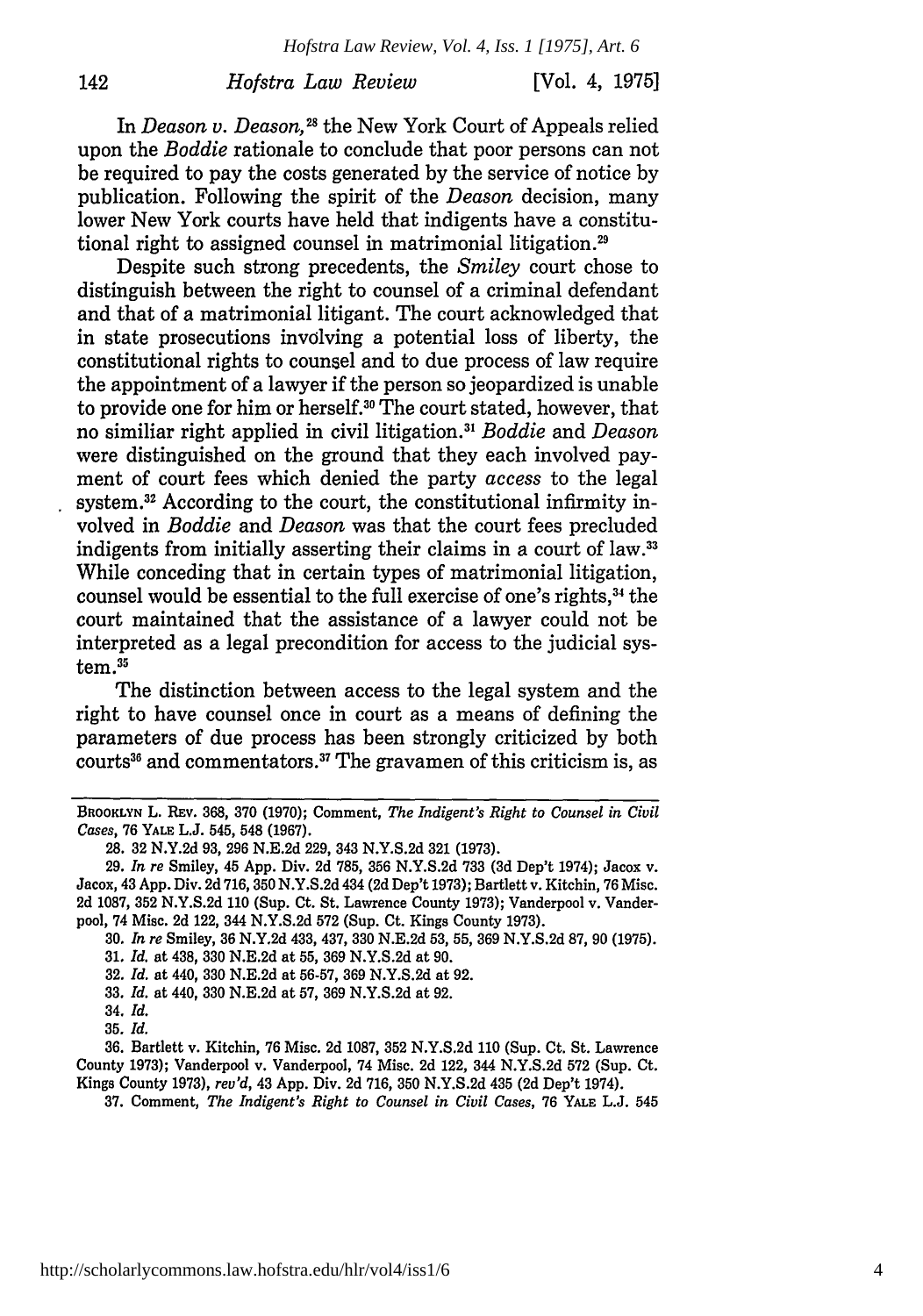Judge Jones suggested in his dissenting opinion in *Smiley,* that access to the judicial system should not be narrowly construed as merely liberty to approach. It should instead be interpreted more broadly so as to encompass the right to an effective presence and participation in the legal process.<sup>38</sup> As one lower New York court has observed:39

Access must be viewed in the context of due process. In criminal matters defendants do not have access insuring due process unless represented by counsel. (Citation omitted.) So, too, in civil matters, access that denies due process does not meet constitutional standards.

Indigent matrimonial defendants denied equal protection of the law do not have access to the courts simply because they are brought in by plaintiff. Access that denies equal protection is not the access contemplated by due process. *Presence is distinguished from access-the two are not equatable.* Presence without equal protection of the law remains only presence; it does not ripen into access. (Emphasis in original.)

A disturbing consequence of this court of appeals decision is that it will operate to prevent a large number of New York residents from enforcing a fundamental right<sup>40</sup> in an area in which they are totally at the mercy of the state." The result in *Smiley*

(1967); Note, *The Right to Counsel in Civil Litigation,* 66 COLUM. L. REV. 1322 (1966). 38. 36 N.Y.2d 433, 443, 330 N.E.2d 53, 59, 369 N.Y.S.2d 87, 96 (1975) (Jones, J., dissenting).

39. Vanderpool v. Vanderpool, 74 Misc. 2d 122, 124-25, 344 N.Y.S.2d 572, 575-76 (Sup. Ct. Kings County 1973).

40. That marriage involves fundamental rights has already been established by the Supreme Court. *See, e.g.,* Loving v. Virginia, 388 U.S. 1 (1967); Skinner v. Oklahoma *ex rel.* Williamson, 316 U.S. 535 (1942); Meyer v. Nebraska, 262 U.S. 390 (1923).

*See also* Goodpaster, *The Integration of Equal Protection, Due Process Standards, and the Indigent's Right of Free Access to the Courts,* 56 IowA L. **REV.** 223, **232** (1970), where it is noted:

Yet, at least in theory, few changes of legal status are as important as a change in marital status. The poor person's ability to contract and deny responsibility for contracts, to remarry, to regularize extra-marital relationships, to clarify the status of children and intestate inheritance rights, and generally to be free of the many strong twisted tentacles of a dead marriage are all deeply affected by marital status. In this sense, the right to have a legal imprimatur on changes in marital relationship is an extremely important right.

41. State statutes dictate who may marry; by whom the marriage may be performed; the obligations of the parties during marriage; the grounds for separation or divorce and the obligations of the parties after the termination of the marriage. For all purposes the State is very much a "partner" to a marriage and a "party" in a matrimonial action.

Jeffreys v. Jeffreys, 58 Misc. 2d 1045, 1051, 296 N.Y.S.2d 74, 82 (Sup. Ct. Kings County 1968), *rev'd on other grounds,* 38 App. Div. 2d 431, 330 N.Y.S.2d 550 (2d Dep't 1972).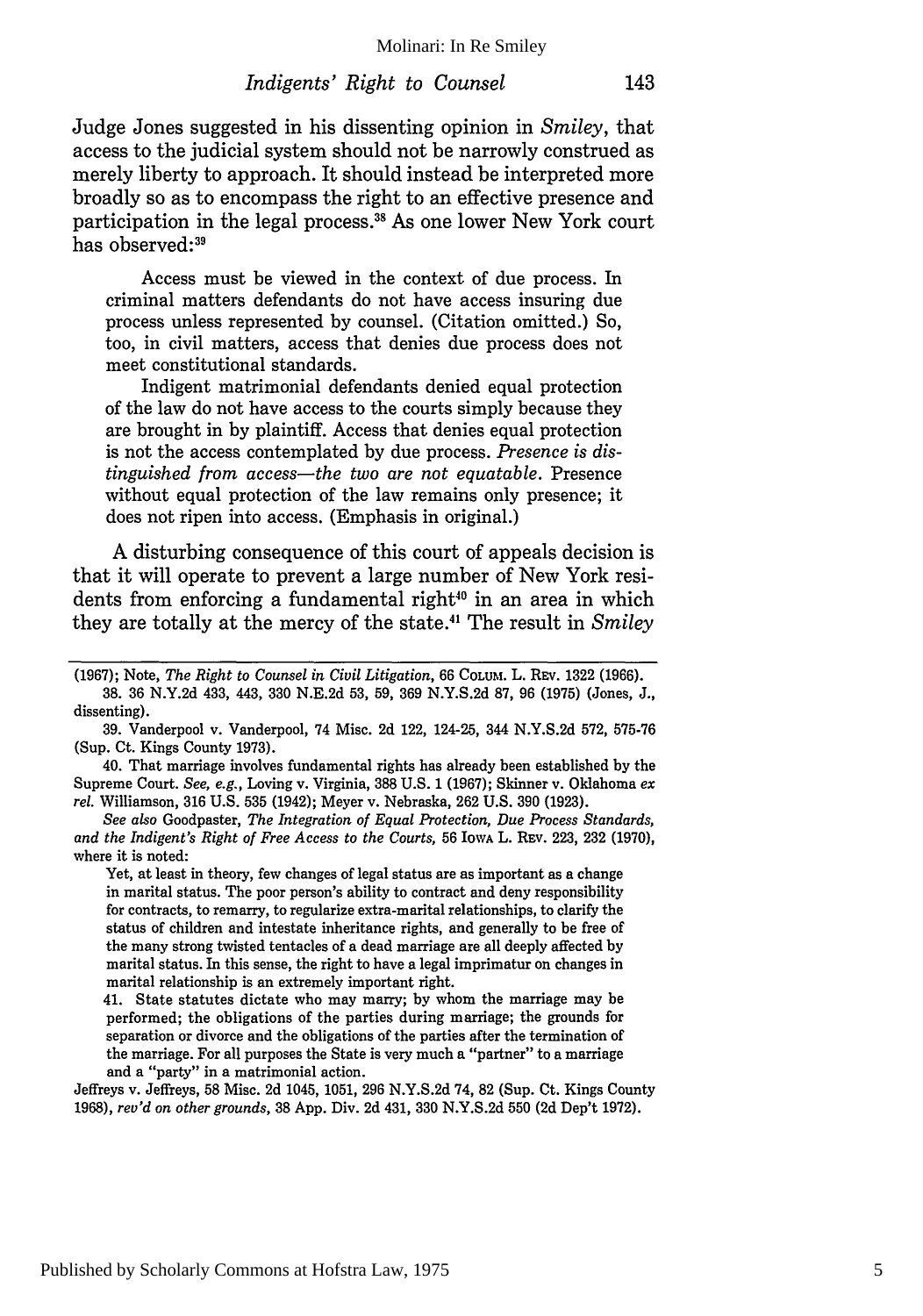# *Hofstra Law Review* [Vol. 4, 1975]

144

is due, in part, to the fear of the court that the recognition of a right to counsel in divorce proceedings would logically necessitate the recognition of the right for indigents in all civil suits.<sup>42</sup> The United States Supreme Court has, however, already distinguished between the state's role in matrimonial actions and other types of civil litigation:43

Without a prior judicial imprimatur, individuals may freely enter into and rescind commercial contracts, for example, but we are unaware of any jurisdiction where private citizens may covenant for or dissolve marriages without state approval. Even where all substantive requirements are concededly met, we know of no instances where two consenting adults may divorce and mutually liberate themselves from the constraints of legal obligations that go with marriage, and more fundamentally the prohibition against remarriage, without invoking the State's judicial machinery.

Thus, the involvement of the state in matrimonial actions is much more substantial than that in most other types of civil litigation. This distinction could have been used by the *Smiley* majority to distinguish the right to counsel in divorce actions

In Ortwein v. Schwab, 410 U.S. 656 (1972) (per curiam), the Court rejected the assertion that a state statute requiring the payment of a \$25 filing fee in order to obtain judicial review of certain administrative actions denied poor persons due process of law under the rationale of *Boddie.* The Court again noted that its decision in *Boddie* was predicated upon the fact that the marital relationship involves the exercise of fundamental constitutional rights.

The refusal of the Court to extend the rationale of *Boddie* to cases involving issues of less constitutional significance than the marital relationship would have provided strong precedent for limiting the consequences of a contrary result than was reached in *Smiley.* As noted by a lower New York court:

Jeffreys v. Jeffreys, **58** Misc. 2d 1045, 1051, **296** N.Y.S.2d 74, 82 (Sup. Ct. Kings County 1968), *rev'd on other grounds,* 38 App. Div. 2d 431, 330 N.Y.S.2d 550 (2d Dep't 1972).

<sup>42.</sup> **36 N.Y.2d** 433, 440-41, **330 N.E.2d 53, 57-58, 369 N.Y.S.2d 87,** 93-94 **(1975).**

<sup>43.</sup> Boddie v. Connecticut, 401 U.S. 371, 376 (1971). Subsequent Supreme Court decisions construing *Boddie* support the view that litigation involving the marital relation is easily distinguishable from that involving other civil actions. In United States v. Kras, 409 U.S. 434 (1972), the Court upheld a statutory provision requiring the payment of filing fees as a precondition to the consideration of a petition seeking a discharge in bankruptcy. The Court based its decision on the fact that access to judicial relief was not the only conceivable remedy available-a debtor is free to enter into a private agreement with his or her creditors to discharge the obligations. The Court distinguished *Boddie,* noting that bankruptcy, unlike marriage, is not a privilege safeguarded by the Constitution.

<sup>[</sup>A]n action for divorce is fundamentally different from actions in contract or concerning real property. The latter may be brought or not brought; they may be settled out of court. But our State Constitution (art. I, § 91 *[sic §* 9]) mandates that divorces may be granted only by "due judicial proceedings."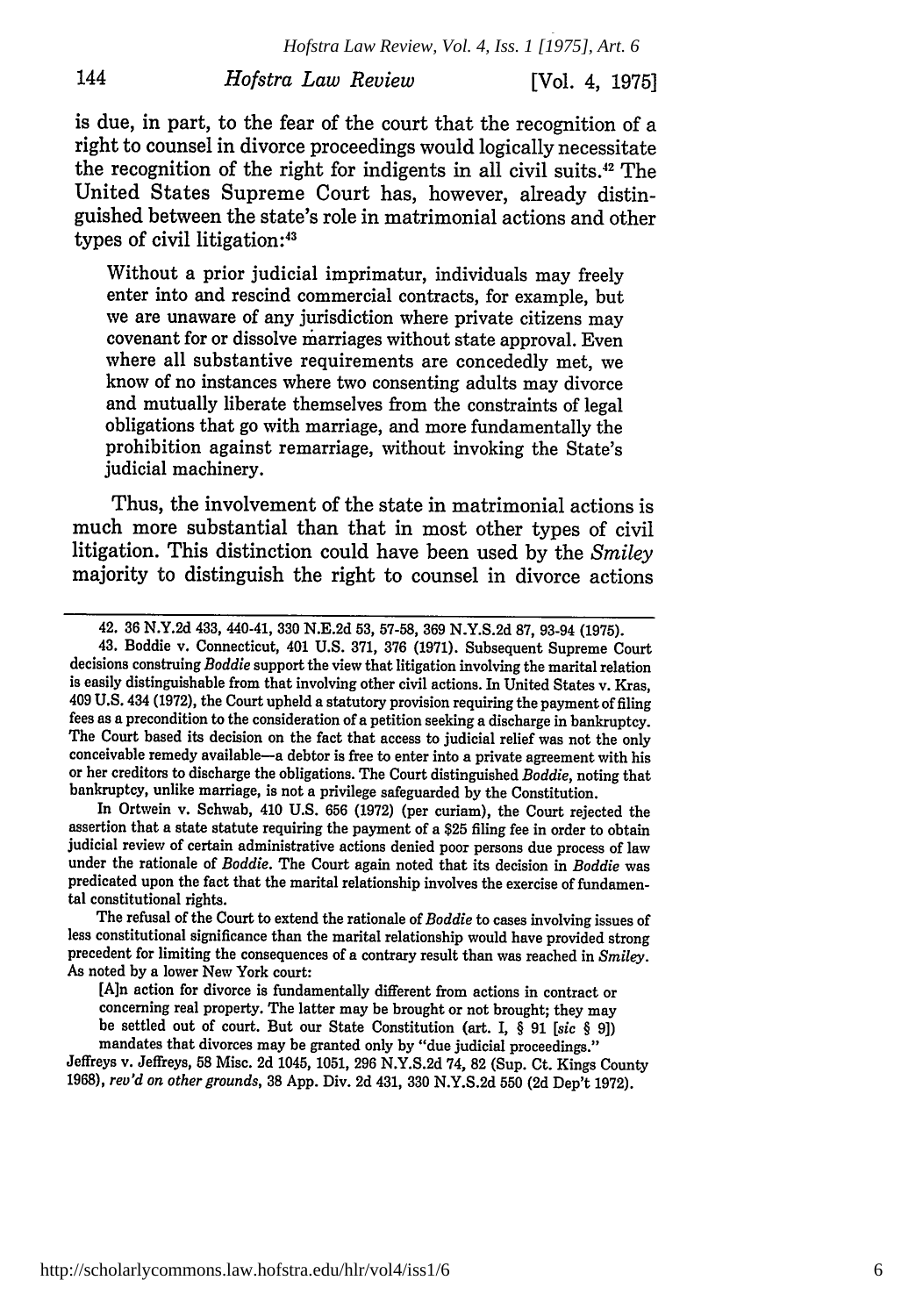from that in other types of civil litigation. The court of appeals, instead, chose to rely upon its tenuous legal concept of access because of its fear that a contrary result would inevitably lead to a right to free legal assistance in all areas of civil litigation. The majority reasoned that such a state of affairs would overburden both the private bar and the public treasury.44

Having initially determined that there was no constitutional right to counsel in divorce proceedings,<sup>45</sup> the court opined that in the absence of enabling legislation, the judiciary lacked authority to direct that compensation be paid out of the public treasury;  $6$ the decision to make expenditures for this purpose was deemed to be one to be made only by the legislature.47 The court, however, neglected to consider other resources which might have been available had it decided that counsel should be provided.<sup>48</sup> The *Smiley* majority did not feel compelled to explore these alterna-

**Of** the four minority jurisdictions only Missouri, State v. Green, 470 **S.W.2d 571** (Mo. **1971),** and Kentucky, Bradshaw v. Ball, **487 S.W.2d** 294 (Ct. **App. Ky. 1972),** have held that appointment of uncompensated counsel violates the federal constitution. Indiana requires compensation of assigned counsel only because of a state constitutional provision, Webb Auditor, & Co. v. Baird, 6 Ind. 13 (1853). Utah courts have taken the position that mandatory service without compensation violates the federal constitution only in civil cases, Bedford v. Salt Lake County, 22 Utah 2d 12, 447 P.2d 193 (1968).

New York case law, contrary to the view suggested by the court in *Smiley,* supports the position that a court may constitutionally appoint uncompensated counsel. People v. Monahan, 17 N.Y.2d 310, 313, 217 N.E.2d 664, 666, 270 N.Y.S.2d 613, 615 (1966); People v. Wittenski, 15 N.Y.2d 392, 396-97, 207 N.E.2d 358, 360-61, 259 N.Y.S.2d 413, 416-17 (1965); *In re* Sullivan, 297 N.Y. 190, 195-96, 78 N.E.2d 467, 469-70 (1948). Counsel must serve whenever his or her previously arranged professional engagements will permit. People v. Thompson, 205 App. Div. 581, 582, 199 N.Y.S. 868, 869 (2d Dep't 1923).

The **ABA CODE** OF PROFESSIONAL **RESPONSIBILITY,** EC 2-2, (1975) states, *inter alia,* that "[elvery lawyer, regardless of professional prominence or professional workload, should find time to participate in serving the disadvantaged" because it is an obligation of the profession.

45. *In re* Smiley, **36 N.Y.2d** 433, 438, **330 N.E.2d 53, 55, 369 N.Y.S.2d 87, 90 (1975).**

46. *Id.* at 439, **330 N.E.2d** at **56, 369 N.Y.S.2d** at **92.**

48. *Id.* at 441, **330 N.E.2d** at **57,** 369 **N.Y.S.2d** at 93-94. *See also* text accompanying n.60 *infra.*

<sup>44.</sup> *In re* Smiley, 36 N.Y.2d 433, 440-41, 330 N.E.2d 53, 57-58, 369 N.Y.S.2d 87, 93- 94 **(1975).** The *Smiley* court suggested that the burden placed on the private bar by assignments under C.P.L.R. § 1102(a) might constitute a violation of the constitutional rights of lawyers. Only four jurisdictions have adopted this minority viewpoint. Instead, the majority of courts have held that these appointments pass constitutional muster either because no taking has occurred (defense of paupers is traditionally a service performed **by** the bar), or because the bar is merely doing a service owed to the public. *See* Menin v. Menin, **79** Misc. 2d **285, 289, 355 N.Y.S.2d 721, 726** (Sup. Ct. Westchester County 1974); Honore v. Washington State Bd. of Prisoners on Terms & Paroles, **77** Wash. **2d 660, 677- 78,** 466 **P.2d** 485, **495-96 (1970);** *See also* **Annot.,** 21 A.L.R.3d **819 (1968).**

<sup>47.</sup> *Id.*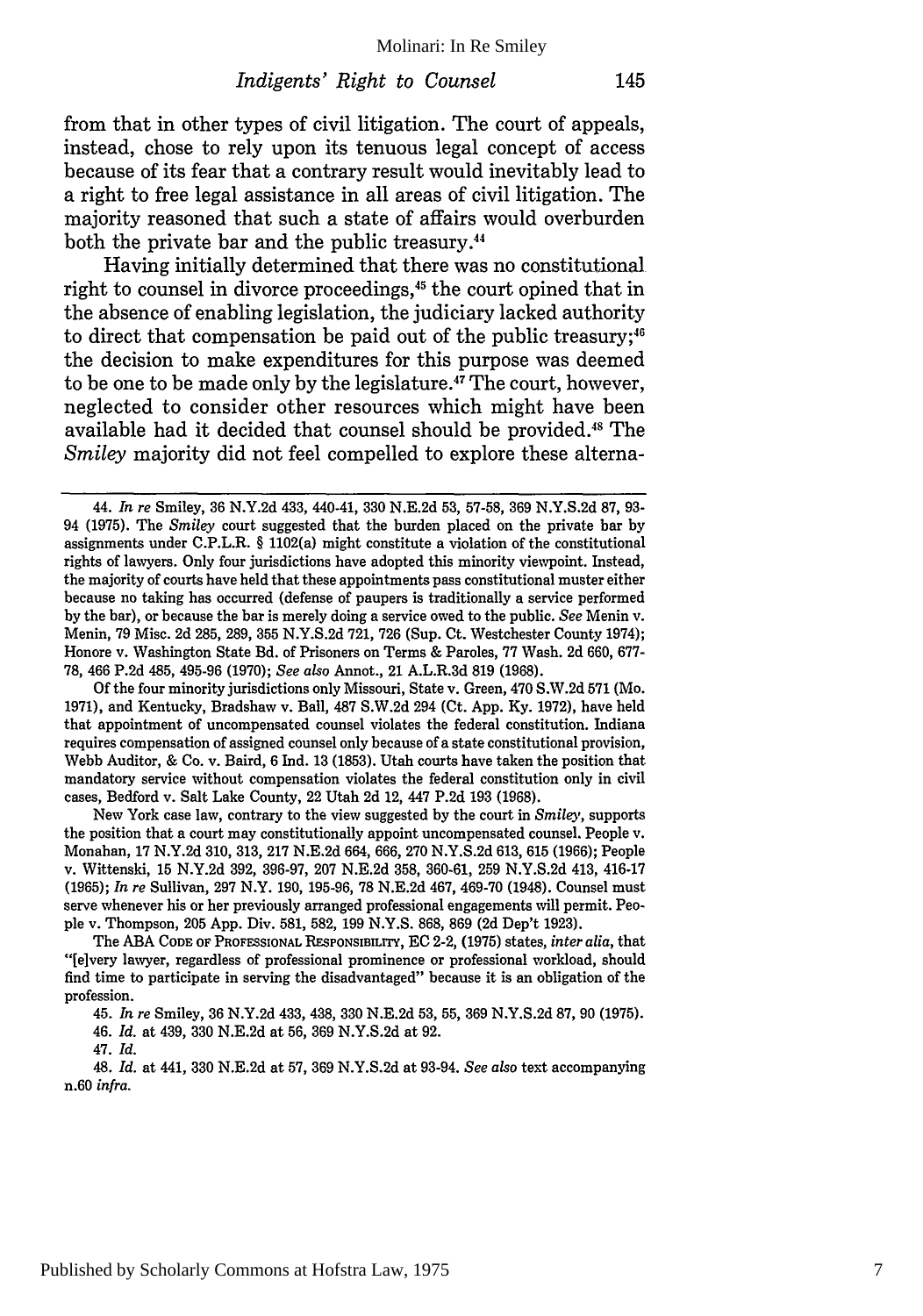#### *Hofstra Law Review* [Vol. 4, 1975]

146

tive measures because of its assumption that, as a practical matter, the representation of indigents has been effectively accomplished through discretionary court assignment of uncompensated counsel and by the efforts of legal aid societies.<sup>49</sup> The majority is, of course, correct that a discussion of available means to provide the poor with counsel in civil cases would be purely academic if existing institutions did, in fact, fulfill the legal needs of the poor.<sup>50</sup> However, available evidence suggests that they do **not.51**

The usefulness of legal aid organizations was greatly exaggerated by the *Smiley* court. Publicly financed legal aid apparently works well in other countries,<sup>52</sup> but in the United States, a lack

<sup>49.</sup> *Id.* at 439, **330** N.E.2d at **56, 369** N.Y.S.2d at **91.** The *Smiley* court had already decided that no right to appointed counsel in civil cases could be gleaned from either the sixth amendment or the due process clause when it added its remarks about the sufficiency of legal services for the poor. Though merely dictum in the majority opinion, the issue of the adequacy of existing legal aid was critical to Judge Fuchsberg's dissenting analysis of the role of due process in the context of an indigent's right to counsel in civil cases. He agreed with fellow dissenter, Judge Jones, that the appellants in the instant case had a due process right to counsel. However, Judge Fuchsberg did not argue that this right to appointed counsel encompasses all matrimonial litigants. Whether due process mandates free legal assistance should, according to Judge Fuchsberg, **be** determined on a caseby-case basis. The question to be asked **by** the trial court is whether appointed counsel is necessary to provide appellants with meaningful access to the courts. If so, the constitutional privilege arises.

Judge Fuchsberg agreed with the majority in its suggestion that matrimonial actions and other civil suits are, as far as the rights of indigents are concerned, generally indistinguishable. However, he could not agree with the majority's conclusion that such a premise precludes the recognition of a constitutional right to court-appointed counsel in matrimonial cases; instead, Judge Fuchsberg concluded that the right must also extend to other areas of civil litigation where fundamental interests are at stake.

Although Judge Fuchberg's reasoning has merit, as a practical matter, trial judges would inevitably be overburdened **by** having to decide whether due process requires a lawyer in a particular case. The judicial time wasted in these types of decisions will outweigh the relatively slight burden imposed on lawyers. If the case is simple enough that it can be handled without a lawyer, the small amount of time spent **by** a lawyer will be outweighed **by** the time wasted at both the trial and appellate levels in deciding the due process claim.

**<sup>50.</sup>** *See* Note, *The Right to Counsel in Civil Litigation,* 66 **COLUM.** L. REv. 1322, 1323 (19G6).

**<sup>51.</sup>** *See* Carlin & Howard, *Legal Representation and Class Justice,* 12 **U.C.L.A.** L. REv. 381 **(1965);** Wice & Suwak, *Current Realities of Public Defender Programs: A National Survey and Analysis,* 10 **CRIM.** L. BULL. 161 (1974); Note, *The Right to Counsel in Civil Litigation, supra* note **50.**

The utter ineptitude of indigent plaintiffs who proceed without counsel has also been documented. *See* Schmertz, *The Indigent Civil Plaintiff in the District of Columbia: Facts and Commentary,* 27 **FED.** B.J. 235, 243 (1967).

<sup>52.</sup> Dworkin, *The Progress and Future of Legal Aid in Civil Litigation,* 28 **MOD.** L. **REv.** 432 (1965); Schweinburg, *Legal Assistance Abroad,* 17 U. **Cm.** L. REv. 270 (1950); Utton, *The British Legal Aid System,* 76 **YALE** L.J. 371 (1966).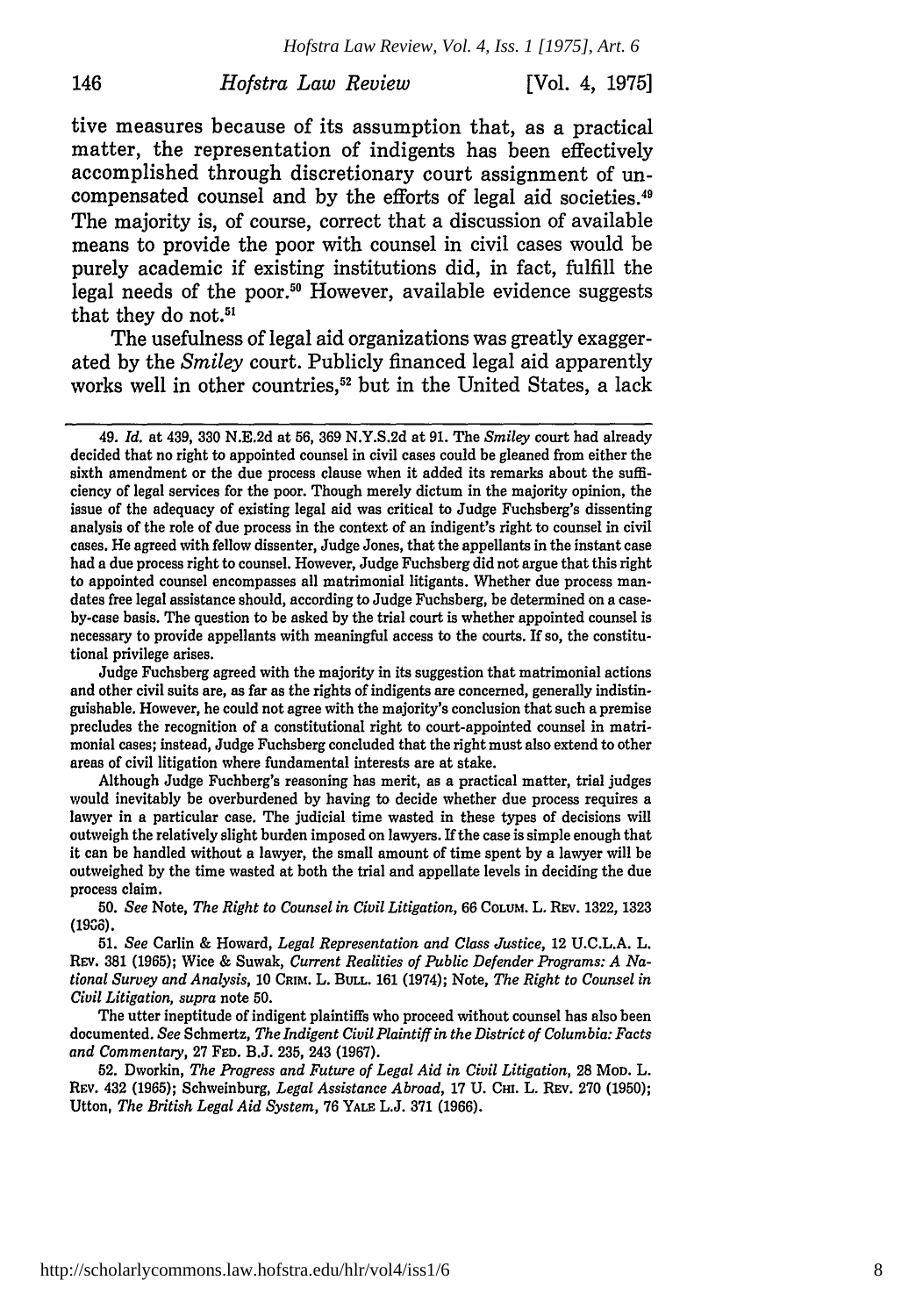of adequate funding has minimized the success of the efforts by such programs to make the legal system accessible to the indigent.<sup>53</sup> It has been estimated that only a small portion of those who need legal help in other than criminal matters ever reach out for it.<sup>54</sup> The small number who actually do seek assistance put such a tremendous strain on the system that its overall effectiveness can be seriously questioned.<sup>55</sup> Matrimonial actions, in particular, are very often put on the bottom of the list of priorities. Many legal aid organizations do not even accept such cases.<sup>56</sup>

The issue of whether indigents<sup>57</sup> have a constitutional right to counsel in a matrimonial action is not an academic question for the many indigents living in New York. In denying this right by resort to a meaningless distinction between legal access and effective participation, the *Smiley* court has neglected the plight of those who are by virtue of their poverty, effectively locked into a marriage. A wealthier person seeking release from an unsuccessful marriage need only hire an attorney.<sup>58</sup> Thus, any just solution must take into account not only the economic realities which concerned the *Smiley* court,59 but also basic fairness to the litigant.

Declaring a right to counsel for indigents in matrimonial actions need not open the floodgates for the same right in all other types of civil litigation. That marriage and divorce are fundamental rights of all Americans, and that the state exercises an effec-

56. Carlin & Howard, *supra* note 53, at 413-15.

58. Perhaps because of moralistic attitudes to marriage, indifference to the circumstances of the poor, and the general neglect that faces unorganized interests in the United States, the law has made divorces too expensive for the poor to obtain, while effectively permitting them for the affluent.

Goodpaster, *The Integration of Equal Protection, Due Process Standards, and the Indigent's Right of Free Access to the Courts,* 56 IowA L. Rev. 223, 232 (1971).

59. *In re* Smiley, 36 N.Y.2d 433, 440-41, 330 N.E.2d **53,** 57-58, 369 N.Y.S.2d 87, 93- 94 **(1975).**

**<sup>53.</sup>** Carlin & Howard, *Legal Representation and Class Justice,* 12 **U.C.L.A.** L. **REV.** 381, 408-11 (1965); Wice & Suwak, *Current Realities of Public Defender Programs: A National Survey and Analysis, 10 CRIM. L. BULL. 161, 182-83 (1974); Comment. The Indigent's Right to Counsel in Civil Cases,* 76 **YALE** L.J. 545, 546 (1967); Note, *The Right to Counsel in Civil Litigation, supra* note 50.

<sup>54.</sup> Carlin & Howard, *Legal Representation and Class Justice,* 12 U.C.L.A. L. REv. 381, 408-17 (1965).

<sup>55.</sup> *See* note 53, *supra.*

<sup>57.</sup> What constitutes indigency is a broad question and out of the scope of this note. For a general discussion of this topic see Annot., **51** A.L.R.3d 1108 (1973); Note, *Representation of Indigents in California-A Field Study of the Public Defender and Assigned Counsel Systems,* 13 **STAN.** L. REV. 522, 545-48 (1961).